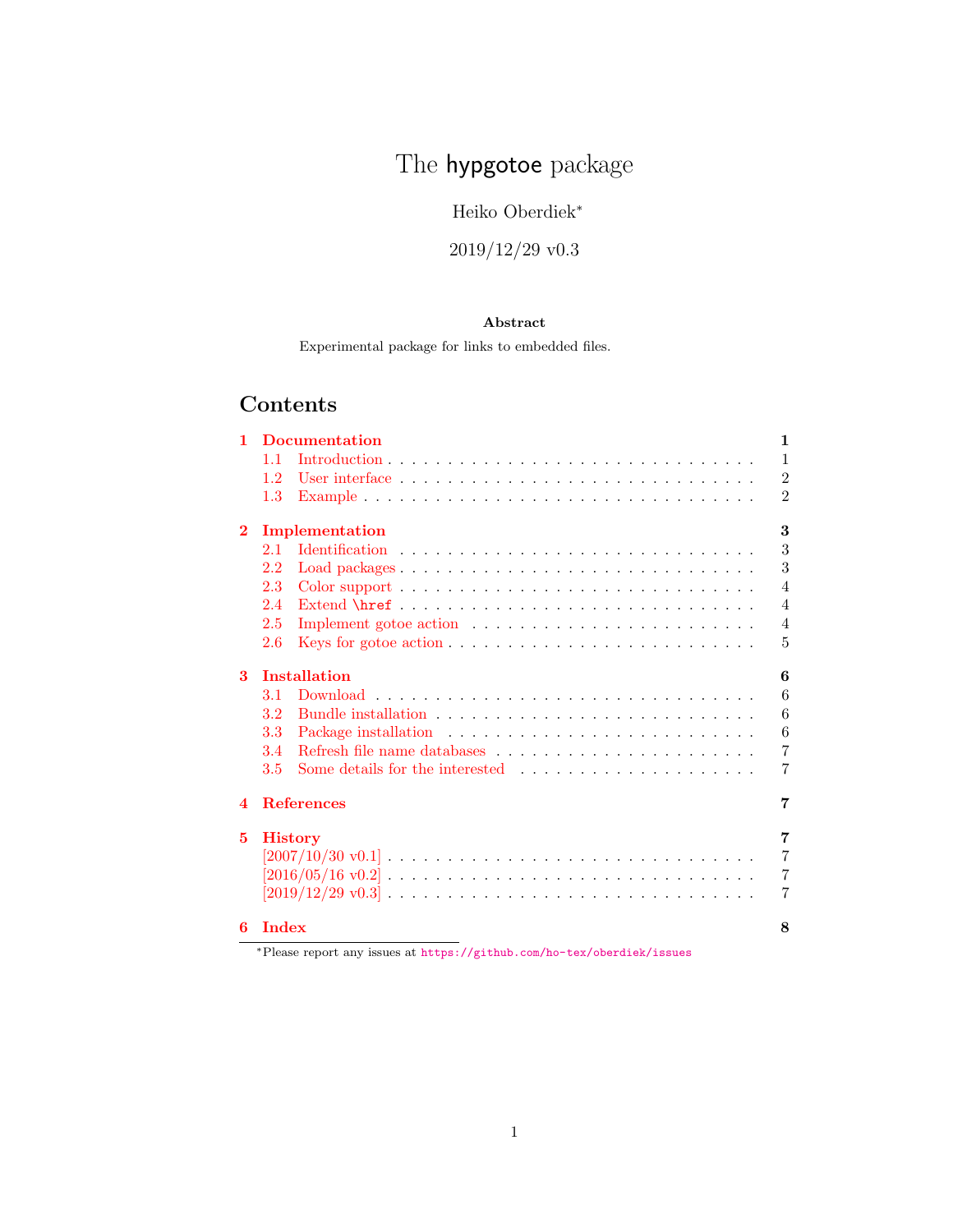### <span id="page-1-0"></span>1 Documentation

#### <span id="page-1-1"></span>1.1 Introduction

This is a first experiment for links to embedded files. The package hypgotoe is named after the PDF action name /GoToE. Feedback is welcome, especially to the user interface.

- Currently only embedded files and named destinations are supported.
- Missing are support for destination arrays and attachted files.
- Special characters aren't supported either.

In the future the package may be merged into package hyperref.

#### <span id="page-1-2"></span>1.2 User interface

\href is extended to detect the prefix 'gotoe:'. The part after the prefix is evaluated as key value list from left to right. For details, see "8.5.3 Action Types, Embedded Go-To Actions" [\[1\]](#page-6-5).

- dest: The destination name. The destination name can be set by \hypertarget in the target document. Or check the .aux file for destination names of **\label** commands. Also the target PDF file can be inspected, look for /Dests in the /Names entry of the catalog for named destinations. (Required.)
- root: The file name of the root document. (Optional.)
- parent: Go to the parent document. (No value, optional.)
- embedded: Go to the embedded document. The value is the file name as it appears in /EmbeddedFiles of the current document.

The colors are controlled by hyperref's options gotoecolor and gotoebordercolor. They can be set in \hypersetup, for example. Default is the color of file links.

#### <span id="page-1-3"></span>1.3 Example

```
1 ⟨∗example⟩
2 \NeedsTeXFormat{LaTeX2e}
3 \RequirePackage{filecontents}
4 \begin{filecontents}{hypgotoe-child.tex}
5 \NeedsTeXFormat{LaTeX2e}
6 \documentclass{article}
7 \usepackage{hypgotoe}[2019/12/29]
8 \begin{document}
9 \section{This is the child document.}
10 \href{gotoe:%
11 dest={page.1},parent%
12 }{Go to first page of main document}\\
13 \href{gotoe:%
14 dest={page.2},parent%
15 }{Go to second page of main document}
16 \newpage
17 \section{This is the second page of the child document.}
18 \href{gotoe:%
19 dest={page.1},parent%
20 }{Go to first page of main document}\\
```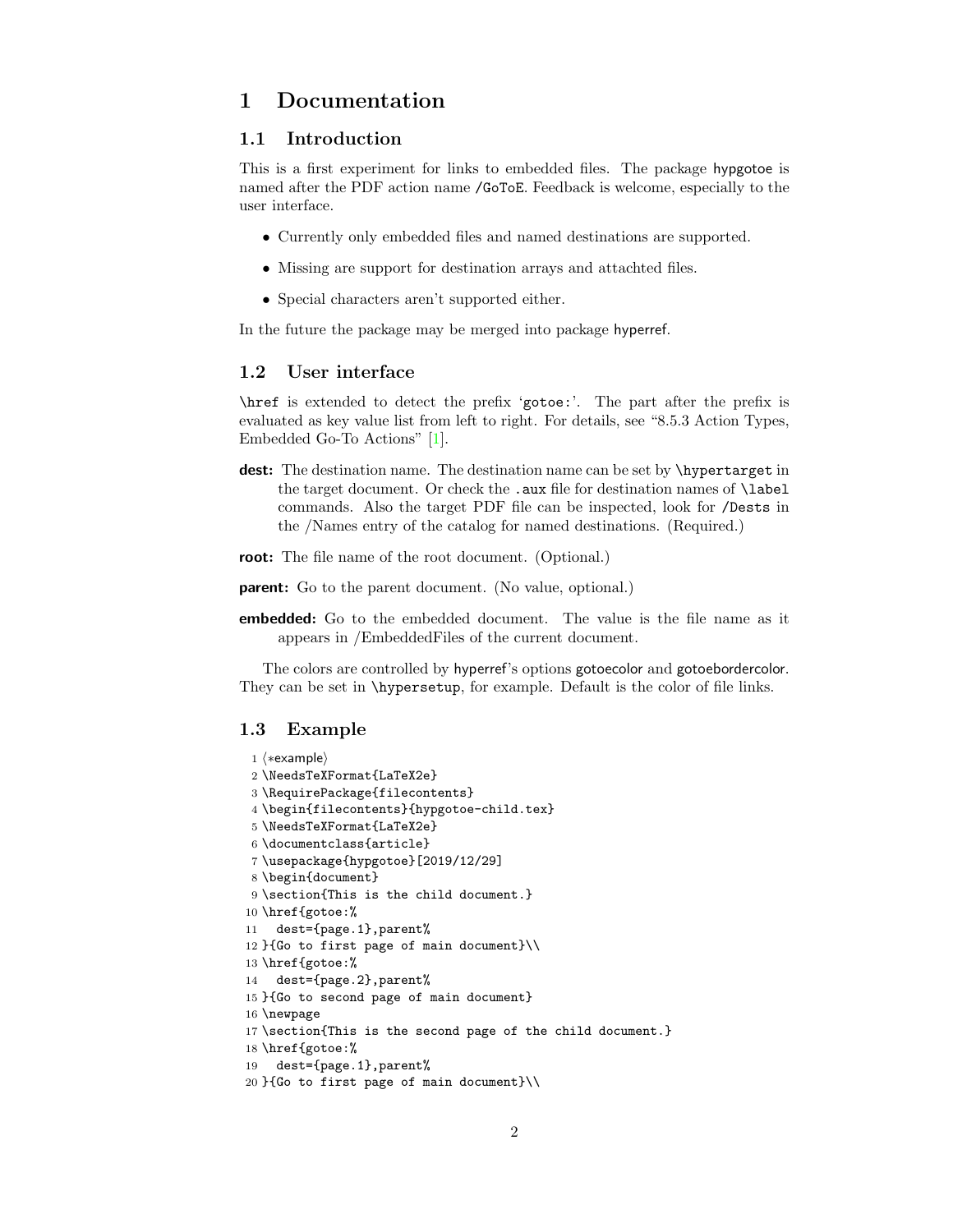```
21 \href{gotoe:%
22 dest={page.2},parent%
23 }{Go to second page of main document}
24
25 \hypertarget{foobar}{}
26 Anker foobar is here.
27 \end{document}
28 \end{filecontents}
29 \documentclass{article}
30 \usepackage{hypgotoe}[2019/12/29]
31 \usepackage{embedfile}
32 \IfFileExists{hypgotoe-child.pdf}{%
33 \embedfile{hypgotoe-child.pdf}%
34 }{%
35 \typeout{}%
36 \typeout{--> Run hypgotoe-child.tex through pdflatex}%
37 \typeout{}%
38 }
39 \begin{document}
40 \section{First page of main document}
41 \href{gotoe:%
42 dest=page.1,embedded=hypgotoe-child.pdf%
43 }{Go to first page of child document}\\
44 \href{gotoe:%
45 dest=page.2,embedded=hypgotoe-child.pdf%
46 }{Go to second page of child document}\\
47 \href{gotoe:%
48 dest=foobar,embedded=hypgotoe-child.pdf%
49 }{Go to foobar in child document}
50 \newpage
51 \section{Second page of main document}
52 \href{gotoe:%
53 dest=section.1,embedded=hypgotoe-child.pdf%
54 }{Go to first section of child document}\\
55 \href{gotoe:%
56 dest=section.2,embedded=hypgotoe-child.pdf%
57 }{Go to second section of child document}\\
58 \href{gotoe:%
59 dest=foobar,embedded=hypgotoe-child.pdf%
60 }{Go to foobar in child document}
61 \end{document}
62 ⟨/example⟩
```
# <span id="page-2-29"></span><span id="page-2-24"></span><span id="page-2-19"></span><span id="page-2-18"></span><span id="page-2-17"></span><span id="page-2-16"></span><span id="page-2-15"></span><span id="page-2-12"></span><span id="page-2-6"></span><span id="page-2-5"></span><span id="page-2-4"></span><span id="page-2-3"></span><span id="page-2-0"></span>2 Implementation

#### <span id="page-2-1"></span>2.1 Identification

```
63 ⟨∗package⟩
64 \NeedsTeXFormat{LaTeX2e}
65 \ProvidesPackage{hypgotoe}%
66 [2019/12/29 v0.3 Links to embedded files (HO)]%
```
#### <span id="page-2-2"></span>2.2 Load packages

```
67 \RequirePackage{iftex}[2019/11/07]
68 \ifpdf
69 \else
70 \PackageError{hypgotoe}{%
71 Other drivers than pdfTeX in PDF mode are not supported.%
```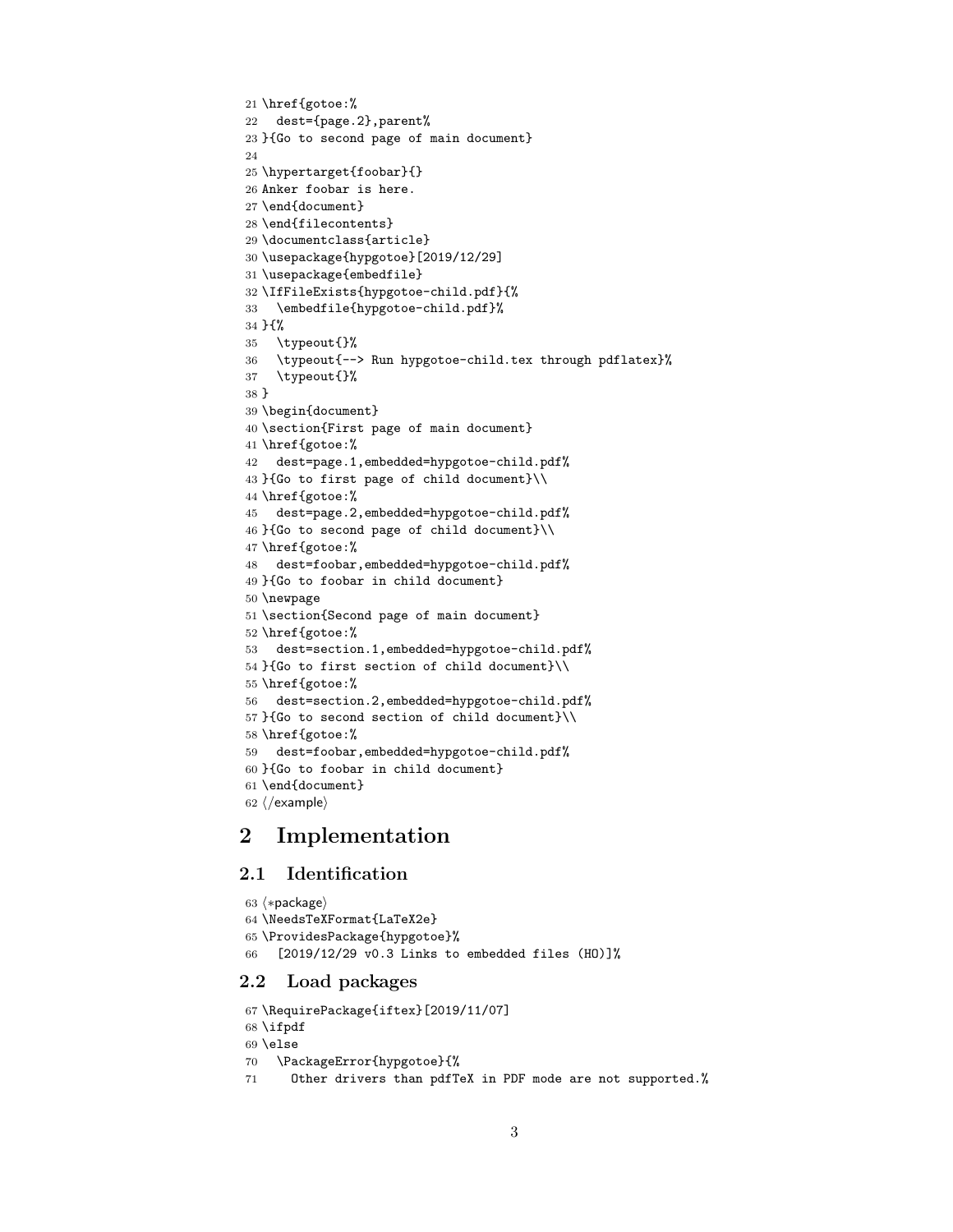```
72 \MessageBreak
73 Package loading is aborted%
74 }\@ehc
75 \expandafter\endinput
76 \fi
77 \RequirePackage{pdfescape}[2007/10/27]
78 \RequirePackage{hyperref}[2019/12/29]
```
#### <span id="page-3-33"></span><span id="page-3-32"></span><span id="page-3-0"></span>2.3 Color support

<span id="page-3-27"></span><span id="page-3-25"></span><span id="page-3-10"></span>

|        | 79 \define@key{Hyp}{gotoebordercolor}{%                    |
|--------|------------------------------------------------------------|
| 80     | \HyColor@HyperrefBordercolor{#1}%                          |
| 81     | \@gotoebordercolor{hyperref}{gotoebordercolor}%            |
| $82$ } |                                                            |
|        | 83 \providecommand*{\@gotoecolor}{\@filecolor}             |
|        | 84 \providecommand*{\@gotoebordercolor}{\@filebordercolor} |
|        |                                                            |

#### <span id="page-3-9"></span><span id="page-3-8"></span><span id="page-3-1"></span>2.4 Extend \href

<span id="page-3-15"></span>\@hyper@readexternallink

```
85 \def\@hyper@readexternallink#1#2#3#4:#5:#6\\#7{%
86 \ifx\\#6\\%
87 \expandafter\@hyper@linkfile file:#7\\{#3}{#2}%
88 \else
89 \ifx\\#4\\%
90 \expandafter\@hyper@linkfile file:#7\\{#3}{#2}%
91 \else
92 \def\@pdftempa{#4}%
93 \ifx\@pdftempa\@pdftempwordfile
94 \expandafter\@hyper@linkfile#7\\{#3}{#2}%
95 \else
96 \ifx\@pdftempa\@pdftempwordrun
97 \expandafter\@hyper@launch#7\\{#3}{#2}%
98 \else
99 \ifx\@pdftempa\@pdftempwordgotoe
100 \hyper@linkgotoe{#3}{#5}%
101 \else
102 \hyper@linkurl{#3}{#7\ifx\\#2\\\else\hyper@hash#2\fi}%
103 \qquad \qquad \text{if }104 \fi
105 \fi
106 \fi
107 \fi
108 }
```
<span id="page-3-20"></span>\@pdftempwordgotoe

<span id="page-3-28"></span><span id="page-3-24"></span><span id="page-3-19"></span>\def\@pdftempwordgotoe{gotoe}

#### <span id="page-3-2"></span>2.5 Implement gotoe action

#### <span id="page-3-29"></span>\hyper@linkgotoe

\def\hyper@linkgotoe#1#2{%

- \begingroup
- <span id="page-3-4"></span>\let\HyGoToE@Root\@empty
- <span id="page-3-5"></span>\let\HyGoToE@Dest\@empty
- <span id="page-3-6"></span>\let\HyGoToE@TBegin\@empty
- <span id="page-3-7"></span>\let\HyGoToE@TEnd\@empty
- <span id="page-3-34"></span>\setkeys{HyGoToE}{#2}%
- <span id="page-3-30"></span>\leavevmode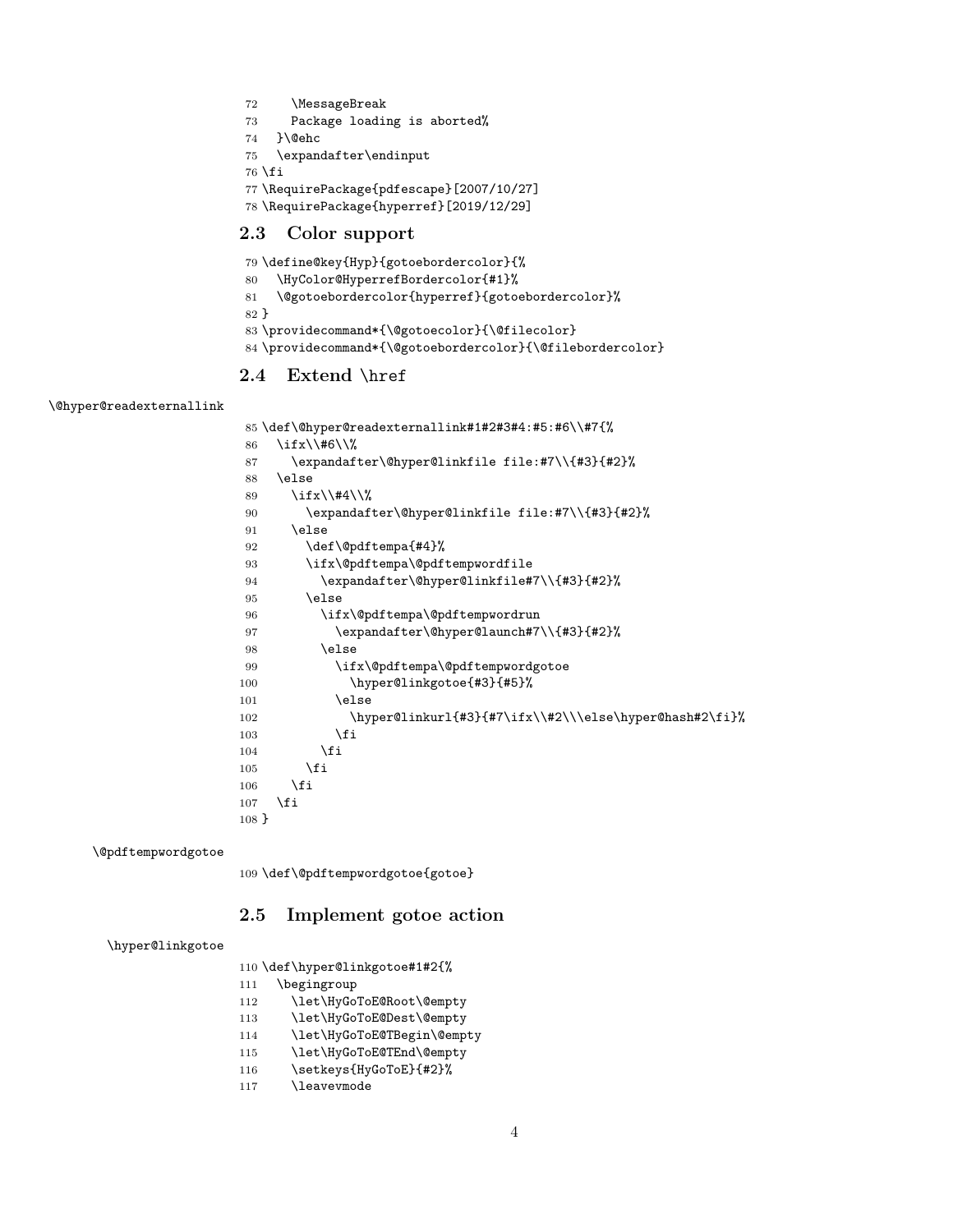```
118 \pdfstartlink
119 attr{%
120 \Hy@setpdfborder
121 \ifx\@pdfhightlight\@empty
122 \else
123 /H\@pdfhighlight
124 \fi
125 \ifx\@urlbordercolor\relax
126 \else
127 /C[\@urlbordercolor]%
128 \fi<br>129 }%
129
130 user{%
131 /Subtype/Link%
132 /A<<%
133 /Type/Action%
134 /S/GoToE%
135 \Hy@SetNewWindow
136 \HyGoToE@Root
137 \HyGoToE@Dest
138 \HyGoToE@TBegin
139 \HyGoToE@TEnd
140 >>\%141 }%
142 \relax
143 \Hy@colorlink\@gotoecolor#1%
144 \close@pdflink
145 \endgroup
146 }
```
#### <span id="page-4-25"></span><span id="page-4-19"></span><span id="page-4-17"></span><span id="page-4-15"></span><span id="page-4-13"></span><span id="page-4-7"></span><span id="page-4-3"></span><span id="page-4-0"></span>2.6 Keys for gotoe action

```
147 \define@key{HyGoToE}{root}{%
148 \EdefEscapeString\HyGoToE@temp{#1}%
149 \edef\HyGoToE@Root{%
150 / F<<%
151 /Type/Filespec%
152 /F(\HyGoToE@temp)%
153 >>\%154 }%
155 }
156 \define@key{HyGoToE}{dest}{%
157 \EdefEscapeString\HyGoToE@temp{#1}%
158 \edef\HyGoToE@Dest{%
159 /D(\HyGoToE@temp)%
160 }%
161 }
162 \define@key{HyGoToE}{parent}[]{%
163 \def\HyGoToE@temp{#1}%
164 \ifx\HyGoToE@temp\@empty
165 \else
166 \PackageWarning{hypgotoe}{Ignore value for 'parent'}%
167 \fi
168 \edef\HyGoToE@TBegin{%
169 \HyGoToE@TBegin
170 /T<\langle%
171 /R/P%
172 }%
```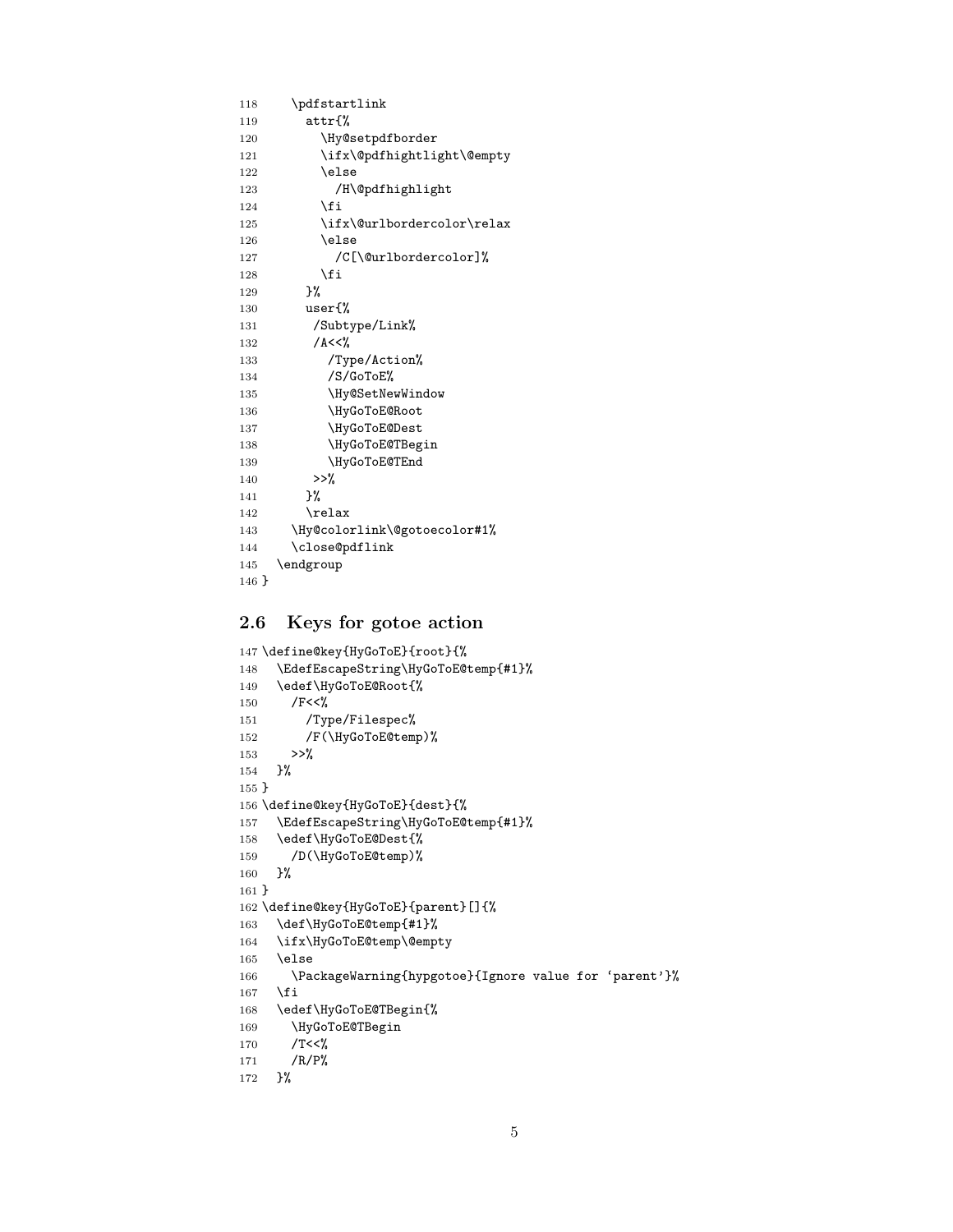```
173 \edef\HyGoToE@TEnd{%
174 \HyGoToE@TEnd
175 >>%
176 }%
177 }
178 \define@key{HyGoToE}{embedded}{%
179 \EdefEscapeString\HyGoToE@temp{#1}%
180 \edef\HyGoToE@TBegin{%
181 \HyGoToE@TBegin
182 /T<<%
183 /R/C%
184 /N(\HyGoToE@temp)%
185 }%
186 \edef\HyGoToE@TEnd{%
187 \HyGoToE@TEnd
188 >>%
189 }%
190 }
191 ⟨/package⟩
```
#### <span id="page-5-13"></span><span id="page-5-12"></span><span id="page-5-9"></span><span id="page-5-0"></span>3 Installation

#### <span id="page-5-1"></span>3.1 Download

Package. This package is available on CTAN<sup>[1](#page-5-4)</sup>:

[CTAN:macros/latex/contrib/oberdiek/hypgotoe.dtx](https://ctan.org/tex-archive/macros/latex/contrib/oberdiek/hypgotoe.dtx) The source file.

[CTAN:macros/latex/contrib/oberdiek/hypgotoe.pdf](https://ctan.org/tex-archive/macros/latex/contrib/oberdiek/hypgotoe.pdf) Documentation.

Bundle. All the packages of the bundle 'oberdiek' are also available in a TDS compliant ZIP archive. There the packages are already unpacked and the documentation files are generated. The files and directories obey the TDS standard.

[CTAN:install/macros/latex/contrib/oberdiek.tds.zip](http://mirrors.ctan.org/install/macros/latex/contrib/oberdiek.tds.zip)

TDS refers to the standard "A Directory Structure for TEX Files" ([CTAN:pkg/](http://ctan.org/pkg/tds) [tds](http://ctan.org/pkg/tds)). Directories with texmf in their name are usually organized this way.

#### <span id="page-5-2"></span>3.2 Bundle installation

Unpacking. Unpack the oberdiek.tds.zip in the TDS tree (also known as texmf tree) of your choice. Example (linux):

unzip oberdiek.tds.zip -d "/texmf

#### <span id="page-5-3"></span>3.3 Package installation

Unpacking. The .dtx file is a self-extracting docstrip archive. The files are extracted by running the  $.$ dtx through plain T<sub>EX</sub>:

tex hypgotoe.dtx

<span id="page-5-4"></span><sup>1</sup>[CTAN:pkg/hypgotoe](http://ctan.org/pkg/hypgotoe)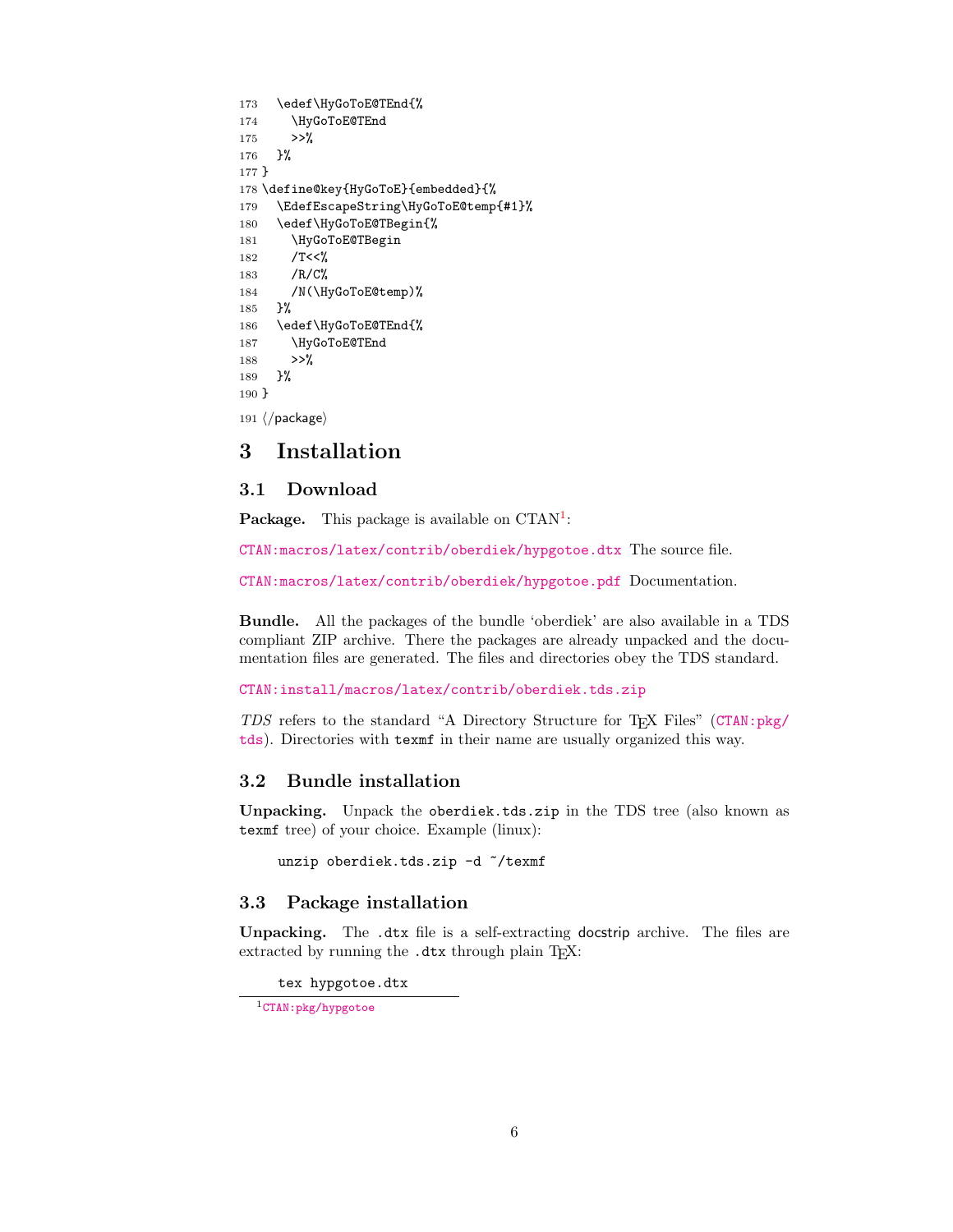TDS. Now the different files must be moved into the different directories in your installation TDS tree (also known as texmf tree):

hypgotoe.sty → tex/latex/oberdiek/hypgotoe.sty hypgotoe.pdf  $\rightarrow$  doc/latex/oberdiek/hypgotoe.pdf hypgotoe-example.tex  $\rightarrow$  doc/latex/oberdiek/hypgotoe-example.tex hypgotoe.dtx  $\rightarrow$  source/latex/oberdiek/hypgotoe.dtx

If you have a docstrip.cfg that configures and enables docstrip's TDS installing feature, then some files can already be in the right place, see the documentation of docstrip.

#### <span id="page-6-0"></span>3.4 Refresh file name databases

If your T<sub>E</sub>X distribution (T<sub>E</sub>X Live, MiKT<sub>E</sub>X,  $\ldots$ ) relies on file name databases, you must refresh these. For example, TEX Live users run texhash or mktexlsr.

#### <span id="page-6-1"></span>3.5 Some details for the interested

**Unpacking with LATEX.** The  $\cdot$  dtx chooses its action depending on the format:

plain T<sub>E</sub>X: Run docstrip and extract the files.

LATEX: Generate the documentation.

If you insist on using LAT<sub>E</sub>X for docstrip (really, docstrip does not need LAT<sub>E</sub>X), then inform the autodetect routine about your intention:

```
latex \let\install=y\input{hypgotoe.dtx}
```
Do not forget to quote the argument according to the demands of your shell.

Generating the documentation. You can use both the .dtx or the .drv to generate the documentation. The process can be configured by the configuration file ltxdoc.cfg. For instance, put this line into this file, if you want to have A4 as paper format:

\PassOptionsToClass{a4paper}{article}

An example follows how to generate the documentation with pdfL<sup>AT</sup>FX:

pdflatex hypgotoe.dtx makeindex -s gind.ist hypgotoe.idx pdflatex hypgotoe.dtx makeindex -s gind.ist hypgotoe.idx pdflatex hypgotoe.dtx

#### <span id="page-6-2"></span>4 References

<span id="page-6-5"></span>[1] Adobe Systems Incorporated: [PDF Reference, Sixth Edition, Version 1.7](http://www.adobe.com/devnet/acrobat/pdfs/pdf_reference.pdf), Oktober 2006; [http://www.adobe.com/devnet/pdf/pdf\\_reference.html](http://www.adobe.com/devnet/pdf/pdf_reference.html).

#### <span id="page-6-3"></span>5 History

<span id="page-6-4"></span>[2007/10/30 v0.1]

• First experimental version.